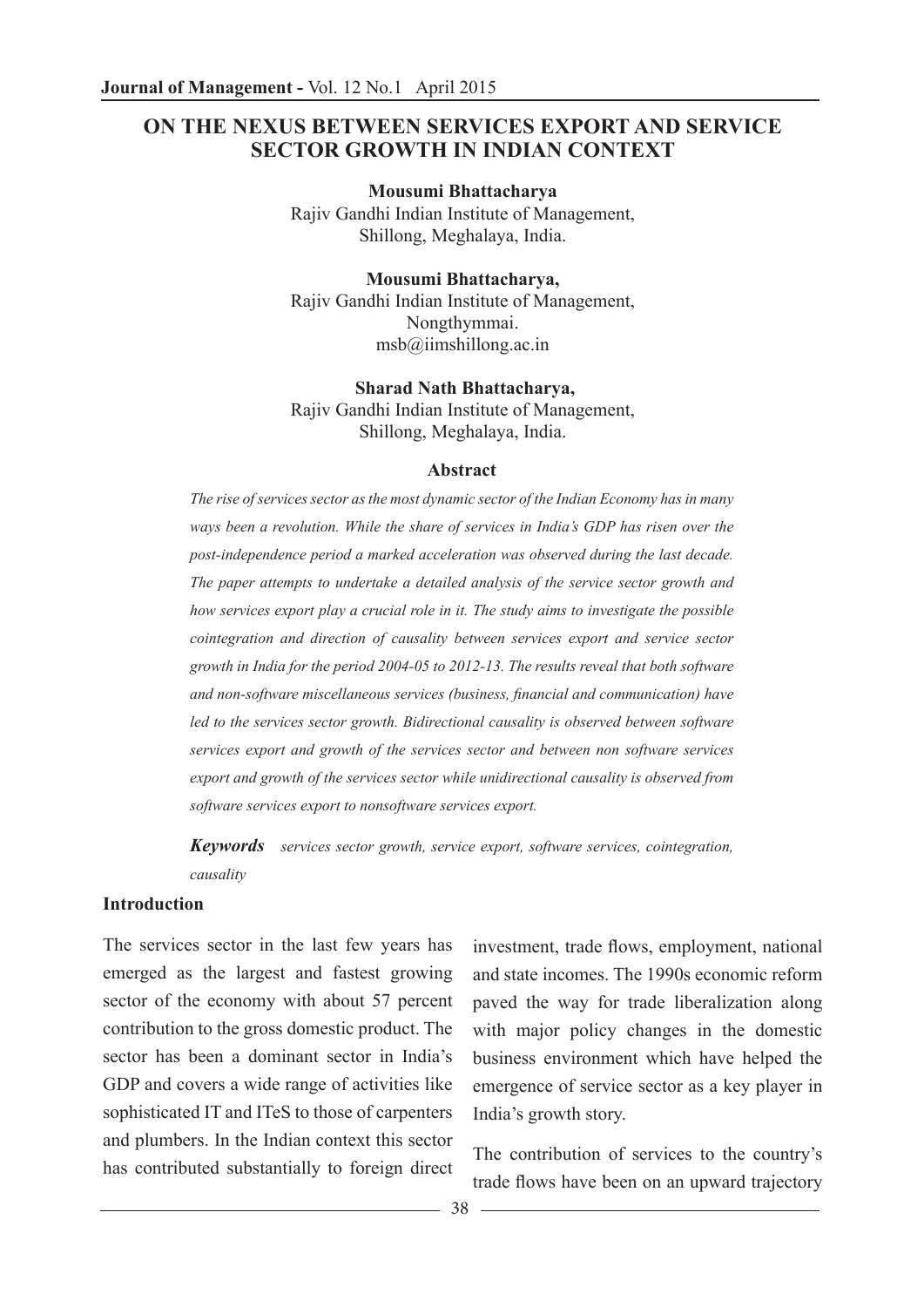since 1990s. In the world services exports, India's share increased from 0.6 percent in 1990 to 1.1 percent in 2000 and further to 3.3 percent in 2013.Since 1996, the growth rate of services exports has been higher than that of the rest of the world. In the recent years the growth of the services sector has been due to the growth of financing, insurance, real estate, and business services. The software exports accounts for about 46% of India's total services exports and IT and ITeS has become one of the significant growth catalysts for the country's growth. India

ranked 10<sup>th</sup> in terms of overall GDP and 12<sup>th</sup> in terms of services GDP in 2012 amongst the world's top 15 countries in terms of GDP. India has the second fastest growing services sector with its CAGR at 9 percent, just below China's 10.9 percent during the last 11 year period from 2001 to 2012. (*Economic Survey Report 2013- 14*). Among the leading exporters of services in the world, India with a CAGR of 20.2 percent had the fastest growth followed by China at 16.6 percent (Table 1).

| Country       | Rank                         |                               | <b>CAGR</b> | <b>Share of Services in GDP</b> |      |      | <b>Services Ex-</b><br>port Growth<br><b>CAGR(2001-</b> |
|---------------|------------------------------|-------------------------------|-------------|---------------------------------|------|------|---------------------------------------------------------|
|               | <b>Overall</b><br><b>GDP</b> | <b>Services</b><br><b>GDP</b> | $(2001-12)$ | 2001                            | 2011 | 2012 | 2013)                                                   |
| <b>US</b>     | 1                            | 1                             | 2.1         | 77.2                            | 78.9 | 79.2 | 7.7                                                     |
| China         | $\overline{2}$               | $\overline{3}$                | 10.9        | 40.5                            | 43.4 | 44.6 | 16.6                                                    |
| Japan         | $\overline{3}$               | $\overline{2}$                | 0.6         | 69.9                            | 72.7 | 72.3 | $\overline{7}$                                          |
| Germany       | $\overline{4}$               | $\overline{4}$                | 1.2         | 69.0                            | 68.5 | 66.6 | 10.8                                                    |
| France        | 5                            | 5                             | 1.4         | 75.0                            | 79.2 | 79.2 | 9.4                                                     |
| <b>UK</b>     | 6                            | 6                             | 2.1         | 73.3                            | 77.9 | 78.8 | 7.8                                                     |
| <b>Brazil</b> | $\overline{7}$               | 8                             | 3.6         | 67.1                            | 67.0 | 68.5 | 12.9                                                    |
| Russia        | 8                            | 10                            | 5.4         | 55.7                            | 58.9 | 60.1 | 15.9                                                    |
| Italy         | 9                            | $\overline{7}$                | 0.4         | 69.9                            | 73.3 | 73.8 | 5.6                                                     |
| India         | 10                           | 12                            | 9.0         | 51.3                            | 55.7 | 56.9 | 20.2                                                    |
| Canada        | 11                           | 9                             | 2.6         | 65.8                            | 71.2 | 71.1 | 6.2                                                     |
| Australia     | 12                           | 11                            | 3.2         | 69.6                            | 69.4 | 69.5 | 9.4                                                     |
| Spain         | 13                           | 13                            | 2.5         | 64.8                            | 70.9 | 71.6 | 8.3                                                     |
| Mexico        | 14                           | 14                            | 3.0         | 63.3                            | 60.3 | 60.1 | 4.0                                                     |
| South Korea   | 15                           | 15                            | 3.4         | 58.5                            | 57.5 | 57.7 | 11.8                                                    |

|  | Table 1: Performance Summary of the Services Sector across Countries |  |  |  |  |  |  |
|--|----------------------------------------------------------------------|--|--|--|--|--|--|
|--|----------------------------------------------------------------------|--|--|--|--|--|--|

*Source: Economic Survey 2013-14, Reserve Bank of India Publication.*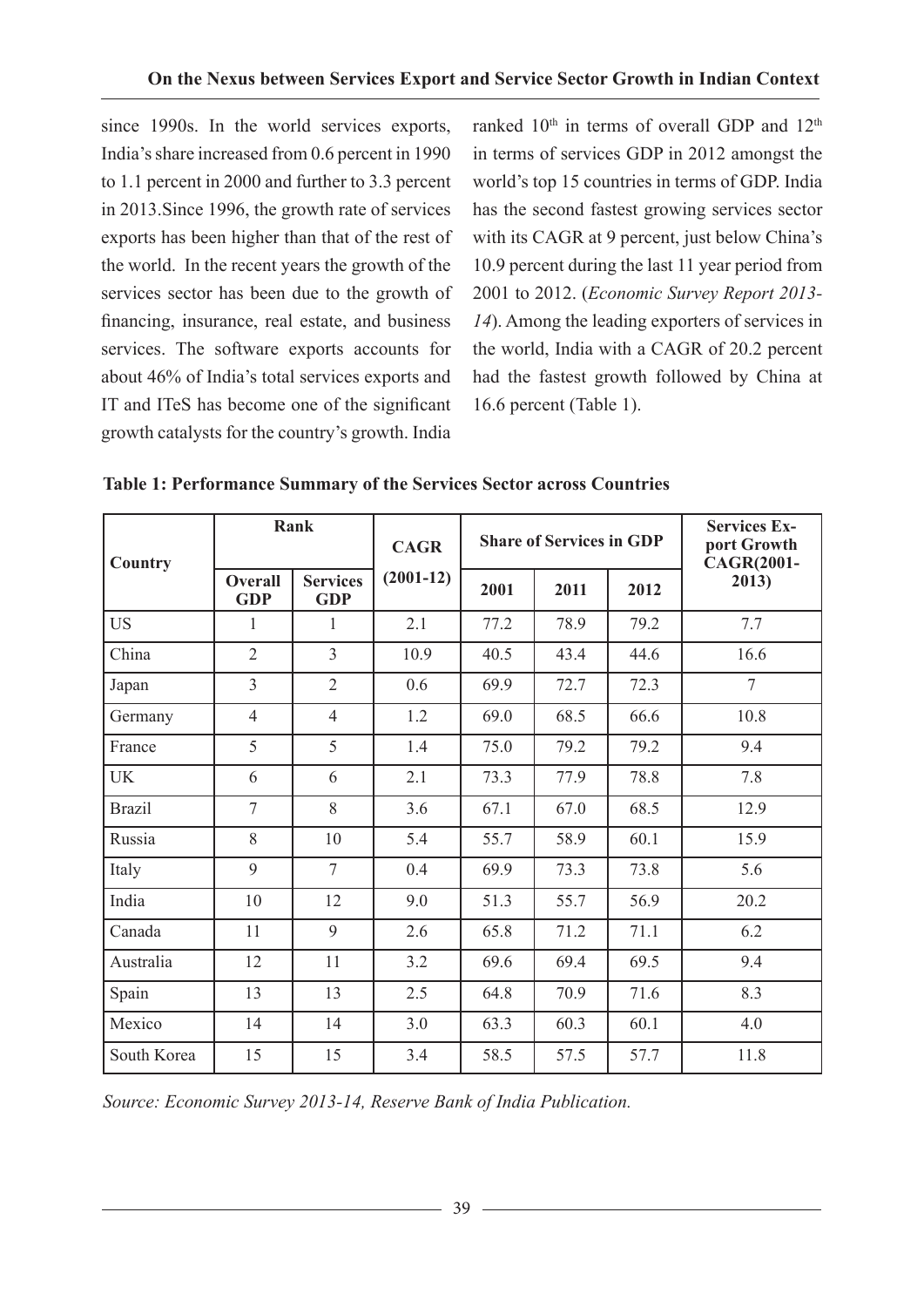The growth of services-sector GDP has been higher than that of overall GDP during 2000- 01 to 2013-14. Despite deceleration, services GDP growth at 6.8 per cent was above the 4.7 per cent overall GDP growth in 2013-14. During the period 2000-2010, growth rate of Indian economy was about 7.2% and around 63% of this growth came from the growth of the services. This has led people to belief that India has inherent strength in services and the rapid service led growth resulted from India's success in exporting skill intensive services. The growth of services export contributed to accelerate growth of the services sector.

#### **Literature Review**

King and Levine (1993) postulated that financial services can affect growth through enhanced capital accumulation and/or technical innovation. The role of financial services in channeling investment funds to their most productive uses, thereby promoting growth of output and incomes was stressed by Goldsmith 1969. According to Francois 1990, the growth of intermediation services contributed to overall economic growth and development because they allow specialization to occur. The importance of services for export performance rises with per capita income as business, distribution, and communications services become the most important sectoral elements of overall exports in terms of interindustry linkages (Francois & Reinhert 1996). Countries with open financial and telecommunication sector grew on an average 1percentage point faster than other countries. The impact of trade liberalization and the in the 1990s and the development of services sector has further contributed to industrial output and

productivity growth (Banga and Golder 2007). In the light of the above context the study aims to find out whether services export especially software services have contributed significantly services sector growth.

### **Methodology**

Quarterly data of miscellaneous services export (software services export [SOFTWARE] and non-software miscellaneous services [NONSOFTWARE]) are obtained from Reserve Bank of India website and has been used in the study. The non-software miscellaneous services export includes business, financial and communication services. The contribution made by services (including construction, trade, hotels, transport & communication, financing, insurance, real estate and business services along with community, social and personal services) to the GDP at factor cost at constant prices (base year 2004-05) measures growth of the services sector over the years. The time period of the study is 2004-05 to 2012-13. The objective here is to address the impact of software and nonsoftware miscellaneous services export on growth of the services sector. The study uses a Granger causality test in a multivariate Vector Autoregressive (VAR) framework to examine causality between services sector growth and software and nonsoftware miscellaneous services export. The next few sub-sections introduce the econometric tools necessary to carry out the subsequent analysis cointegration and causality.

Test for stationarity: The stationarity property of the variables are investigated using Augmented Dickey Fuller (ADF) (1979) and Phillips-Perron (PP) (1988) test.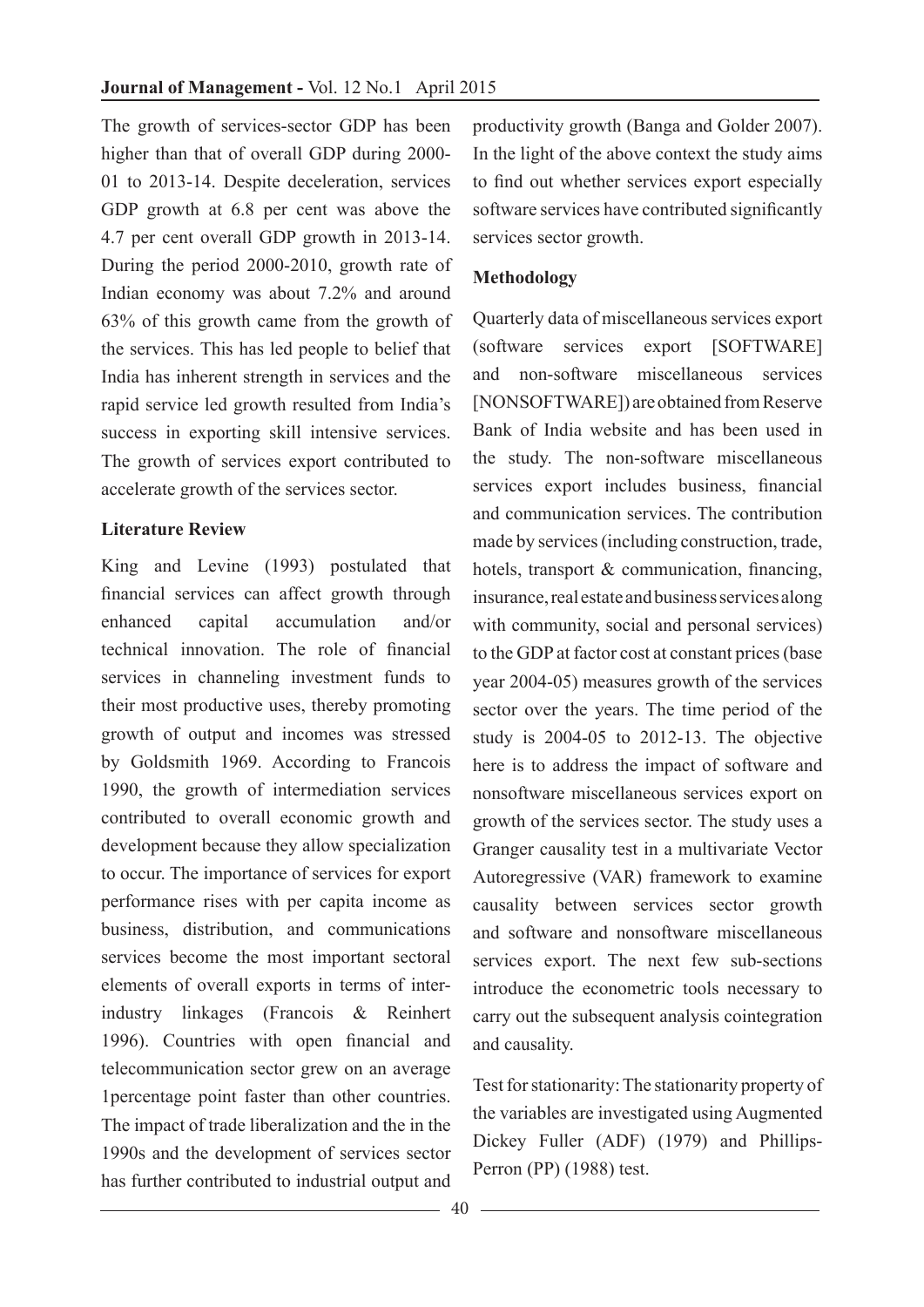**Cointegration Test:** The existence of long term relationship among variables is tested through cointegration test of *Johansen* (1988) and *Johansen* and *Juselius* (1990). On a VAR approach initiated by *Johansen* (1988) the Cointegration Test of maximum likelihood has been developed. According to *Johansen* (1988), a p-dimensional VAR model, involving up to k-lags, can be specified as below.

11 2 2 .......... *ZZ Z Z t t <sup>t</sup> k tk t* <sup>ε</sup> =∏ +∏ + ∏ + −− − .............(1)

where  $Z_t$  is a  $(p \times 1)$  vector of *p* potential endogenous variables and each of the Π*<sup>i</sup>* is a  $(p \times p)$  matrix of parameters and  $\varepsilon$ , is the white noise term. Equation (1) can be formulated into an Error Correction Model (ECM) form as below.

$$
\Delta Z_t = \prod_k Z_{t-k} + \sum_{i=1}^{k-1} \theta_i \Delta Z_{t-i} + \varepsilon_t
$$
 (2)

where  $\Delta$  is the first difference operator, and Π and θ are *p* by *p* matrices of unknown parameters and *k* is the order of the VAR translated into a lag of *k* −1 in the ECM and  $\epsilon$  is the white noise term. Evidence of the existence of cointegration is the same as evidence of the rank  $(r)$  for the  $\Pi$  matrix. *Johansen* and *Juselius* (1990) have shown that the rank of r of  $\Pi$  in equation (2) is equal to the number of cointegrating vectors in the system. When the rank of  $\Pi$  is reduced i.e. [  $1 \leq Rank \Pi \leq (p-1)$ ], in this case, even if all the variables are individually I(1), the levelbased long-run component would be stationary. In this case, there are  $(p-1)$  cointegrating vectors.

The appropriate modelling methodology here is the Vector-Error Correction Model (VECM). *Johansen* and *Juselius* (1990) have developed two Likelihood Ratio Tests. The first test is the Likelihood Ratio Test based on the maximal Eigen value, which evaluates the null hypothesis of 'r' cointegrating vector(s) against the alternative of 'r+1' cointegrating vectors. The second test is the Likelihood Ratio Test based on the Trace Test, which evaluates the null hypothesis of, at most, 'r' cointegrating vector(s) against the alternative hypothesis of more than 'r' cointegrating vectors. If the two variables are I(1), but cointegrated, the *Granger Causality Test* will be applied in the framework of ECM.

**Vector Error Correction Model (VECM):**  When two variables are I(1) and co-integrated than the direction of causal relationship is detected in a VECM (Vector Error Correction Model) framework. In order to capture the impact of variables observed in the past time period in explaining the future performance, the optimal lag length p is chosen and the criteria used in selecting the VAR model and optimal lag length require the combination of information criterion (minimum of LL or LR or FPE or AIC or SIC or HQIC value). *Engel* and *Granger* (1987) have found that, in the presence of co-integration, there always exists a corresponding error-correction representation, captured by the error-correction term (ECT). The ECT captures the long-run adjustment of co-integration variables. In this study VECM is applied and the equations regarding the model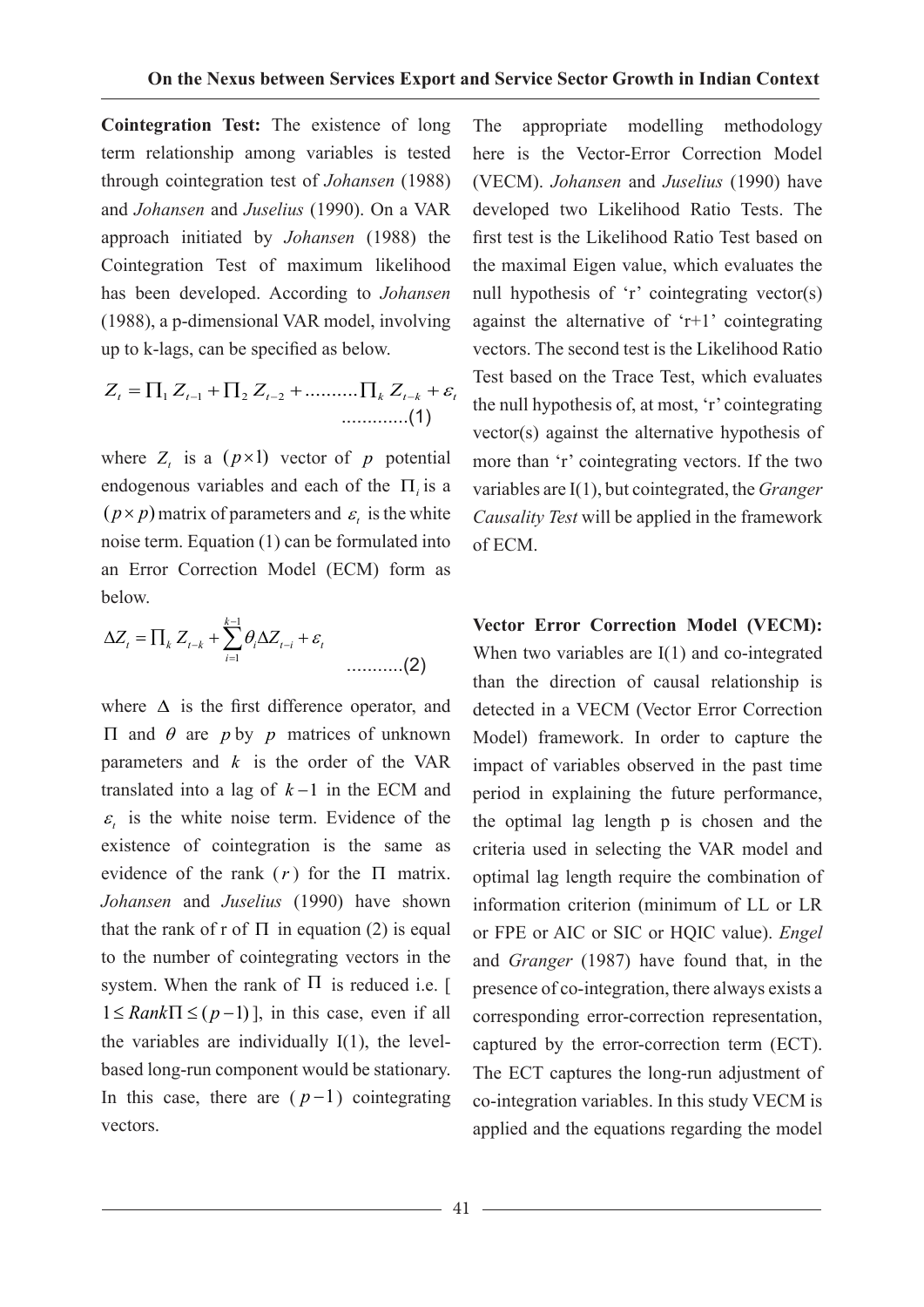are presented below:-

$$
\Delta LnGRWSER_{t} = \sum_{j=1}^{p-1} \beta_{11,j} \Delta LnGRWSER_{t-j} + \sum_{j=1}^{p-1} \beta_{12,j} \Delta LnSOFTWARE_{t-j} + \sum_{j=1}^{p-1} \beta_{13,j} \Delta LnNONSOFTWARE_{t-j} + \alpha_{1} ECT_{t-1} + \varepsilon_{1t} ....(3a)
$$
  

$$
\Delta LnSOFTWARE_{t} = \sum_{j=1}^{p-1} \beta_{21,j} \Delta LnSOFTWARE_{t-j} + \sum_{j=1}^{p-1} \beta_{22,j} \Delta LnGRWSER_{t-j} + \sum_{j=1}^{p-1} \beta_{23,j} \Delta LnNONSOFTWARE_{t-j} + \alpha_{2} ECT_{t-2} + \varepsilon_{2t} ....(3b)
$$
  

$$
\Delta LnNONSOFTWARE_{t} = \sum_{j=1}^{p-1} \beta_{31,j} \Delta LnNONSOFTWARE_{t-j} + \sum_{j=1}^{p-1} \beta_{32,j} \Delta LnGRWSER_{t-j} + \sum_{j=1}^{p-1} \beta_{33,j} \Delta LnSOFTWARE_{t-j} + \alpha_{3} ECT_{t-3} + \varepsilon_{3t} ....(3c)
$$

where  $\Delta$  is the first difference operator and  $\varepsilon_{1}$ ,  $\varepsilon_{2}$  and  $\varepsilon_{3}$  are white noise. ECT is the error correction term, and p is the order of the VAR, which is translated to lag of  $p-1$  in the ECM.  $\alpha_1, \alpha_2$  and  $\alpha_3$  represent the speed of adjustment after the GRWSER, SOFTWARE and NONSOFTWARE deviate from the long run equilibrium in period t-1.

**Impulse Response Analysis:** Impulse responses are the changes in the future predicted values due to a change in the current period values. Typically in a VAR, the coefficient estimates of the individual equations are of little or no importance. Instead of static interpretation of the effects of changes in any of the variables in the system, Impulse Responses (IR) provide a

dynamic response curve that depicts the effects of a change in one of the variables, considering the effects of the other variables in the system. In the present study, the orthogonalized IR analysis is done by changing the order of the equations to see whether any change in the IR function is revealed.

## **Findings**

**Stationarity Test:** The null hypothesis of unit root is not rejected for all the level series of the variables. However when ADF and PP tests are applied to the first differences of the series the null hypothesis cannot be accepted indicating that the variables are stationary. So, it can be concluded that all the variables considered for the study are  $I(1)$  processes.

| Series        | ADF        |                  | <b>PP</b>  | Remarks                 |      |
|---------------|------------|------------------|------------|-------------------------|------|
|               | Level      | First Difference | Level      | <b>First Difference</b> |      |
| LnGRWSER      | 1.568010   | $-32.37354***$   | 1.568010   | $-32.37354***$          | I(1) |
| LnSOFTWARE    | $-1.29956$ | $-5.641286***$   | $-1.29956$ | $-24.76368***$          | I(1) |
| LnNONSOFTWARE | $-1.28851$ | $-5.202963***$   | $-1.28851$ | $-5.202963***$          | I(1) |

**Table 2: Test of Unit Root Test Hypothesis** 

(a)The critical values are those of *MacKinnon* (1991).

(b)\*\*\*, \*\* and \* represent the rejection of null hypothesis at 1%, 5% and 10% levels of significance respectively.

The variables LnGRWSER, LnSOFTWARE and LnNONSOFTWARE, are I(1) processes according to ADF, PP tests as revealed in Table 2.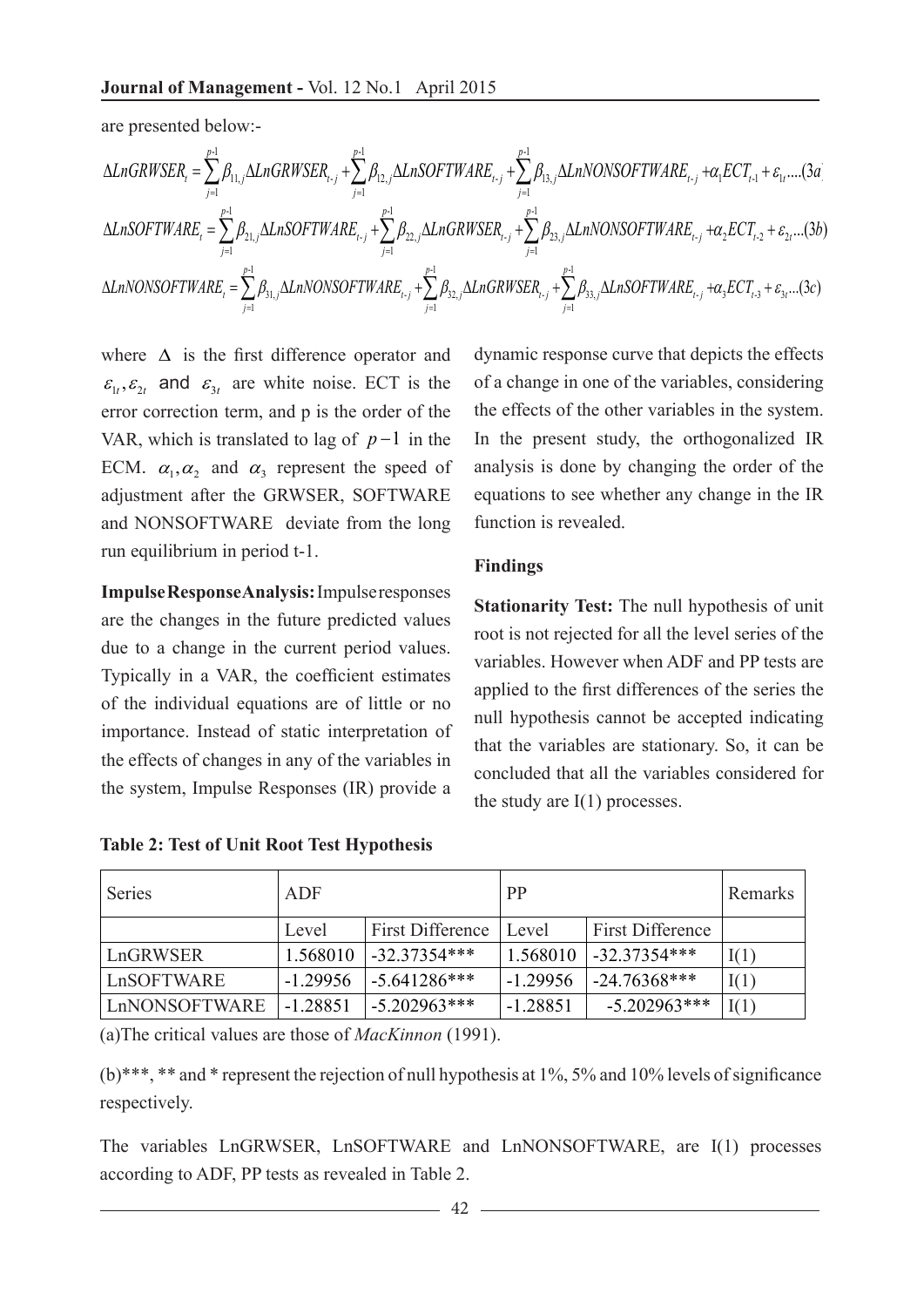**Johansen Cointegration Test:** In Table 3 below *Johansen Cointegration Test* results for the cointegration rank r is presented. Table 3 shows that the number of statistically significant cointegration vectors is equal to 1 for the Trace statistic and 1 for the Max-Eigen value statistic. The results suggest that there is a long-run relationship among the variables considered for the study.

| $H_{0}$    | Н,         | $\lambda_{trace}$      | $CV_{\text{(trace,5%)}}$ | $Prob.**$  |
|------------|------------|------------------------|--------------------------|------------|
| $r = 0$    | $r \geq 1$ | 144.2083               | 35.19275                 | $0.0000**$ |
| $r \leq 1$ | $r \geq 2$ | 18.51399               | 20.26184                 | 0.0854     |
| $r \leq 2$ | $r \geq 3$ | 8.500166               | 9.164546                 | 0.0667     |
| $H_{0}$    | $H_{i}$    | $\lambda_{\text{max}}$ | $CV_{(\max,5\%)}$        | Prob.**    |
| $r = 0$    | $r=1$      | 125.6943               | 22.29962                 | $0.0000**$ |
| $r \leq 1$ | $r=2$      | 10.01382               | 15.89210                 | 0.3331     |
| $r \leq 2$ | $r=3$      | 8.500166               | 9.164546                 | 0.0667     |

# **Table 3: Johansen - Juselius Cointegration Test Results [No deterministic trend (restricted constant)]**

(a)  $r$  is the number of cointegrating vectors.

(b) Trace test indicates 1 cointegrating equations at the 5% level of significance.

 (c) Max-Eigen value test indicates 1 cointegrating equation at the 5% level of significance.

(d)\*\* denotes rejection of the null hypothesis at 5% level of significance.

(e) The critical values (i.e., CVs) are taken from *Mackinnon-Haug-Michelis* (1999).

Johansen's test reveals that the variables under study stand in a long run relationship among them, justifying the use of ECM for showing short run dynamics. In the Table 4 below, the cointegrating equations are given along with the equation for changes in GRWSER ((*first*  column), changes in SOFTWARE (*second*  column), changes in NONSOFTWARE (*third*  column). The coefficients of ECT contain information about whether the past values affect the current values of the variable under study. A significant coefficient implies that past

equilibrium errors play a role in determining the current outcomes. The short-run dynamics are captured through the individual coefficients of the difference terms.

The adjustment coefficient on *ECT*<sub> $t−1$  in</sub> equation 3(a) is negative and statistically significant (at 1% level), which means that the error term contributes in explaining changes in GRWSER and a long-term relationship exists between the independent variables and GRWSER. In equation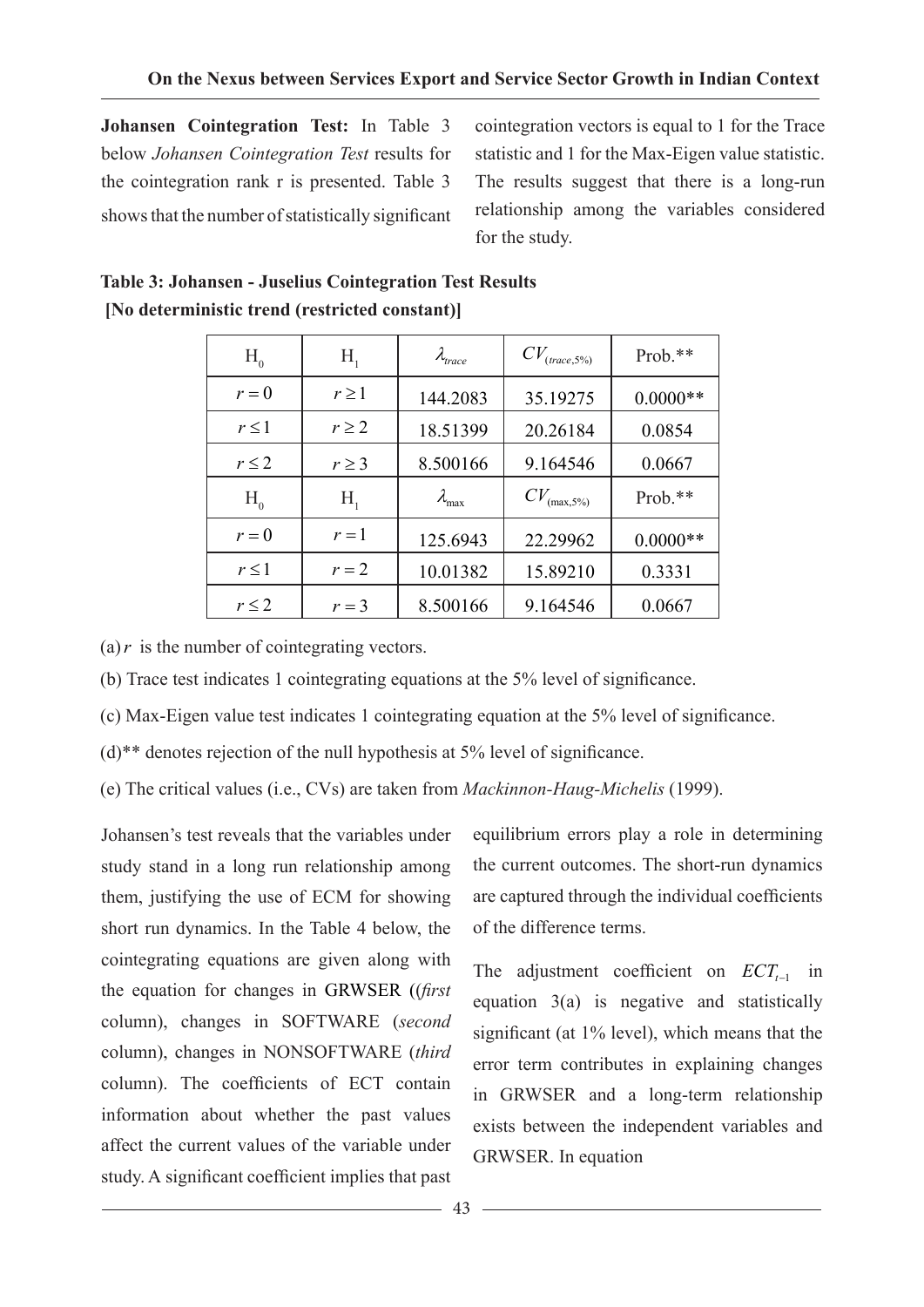3(a) the estimates of lagged coefficients ∆*LnSOFTWAREt*−<sup>3</sup> is negative and statistically significant (at 1% level), implying that higher software services export has a negative impact on GRWSER in the short-run. The estimates of lagged coefficients ∆*LnNONSOFTWARE*<sub>t→2</sub> in equation 3(a) is negative and statistically significant at 5% level implying that a higher non-software services export has a negative effect on GRWSER in the short-run.

The adjustment coefficient on *ECT*<sub>*t*−2</sub> in equation 3(b) is negative and statistically significant (at 1% level), which means that the error term contributes in explaining changes in SOFTWARE and a long-term relationship exists between the independent variables and SOFTWARE.

The estimates of lagged coefficients  $ΔLnGRWSER<sub>−2</sub>, ΔLnGRWSER<sub>−3</sub>$  in equation 3(b) are negative and statistically significant at 5% level implying that a higher GRWSER has a negative on software exports in the short-run. The adjustment coefficient on *ECTt*<sup>−</sup>3 in

**Table 4: Vector Error Correction Estimates**

equation 3(c) is negative and statistically significant (at 5% level), which means that the error term contributes in explaining changes in NONSOFTWARE and a long-term relationship exists between the independent variables and NONSOFTWARE. The estimates of lagged coefficients ∆*LnGRWSER*<sub> $t-1$ </sub> in equation 3(c) is negative and statistically significant at 5% level implying that a higher GRWSER has a negative impact on NONSOFTWARE in the short-run. The estimates of lagged coefficients ∆*LnSOFTWAREt*−<sup>2</sup> in equation 3(c) is positive and statistically significant at 10% level implying that a higher SOFTWARE has a positive impact on NONSOFTWARE in the short-run.

Bidirectional causality is observed between software services export and growth of the services sector. Bidirectional causality is observed between non-software services export and growth of the services sector. Unidirectional causality is observed from software services export to non-software services export.

| Included observations: 32 after adjustments                   |           |  |  |  |  |  |
|---------------------------------------------------------------|-----------|--|--|--|--|--|
| Standard errors in () & t-statistics in $\lceil \cdot \rceil$ |           |  |  |  |  |  |
| Cointegrating Eq:                                             | CointEq1  |  |  |  |  |  |
| $LnGRWSER(-1)$                                                | 1.000000  |  |  |  |  |  |
|                                                               |           |  |  |  |  |  |
| $LnSOFTWARE(-1)$                                              | 0.194595  |  |  |  |  |  |
|                                                               | (0.27219) |  |  |  |  |  |
| [0.71493]                                                     |           |  |  |  |  |  |
|                                                               |           |  |  |  |  |  |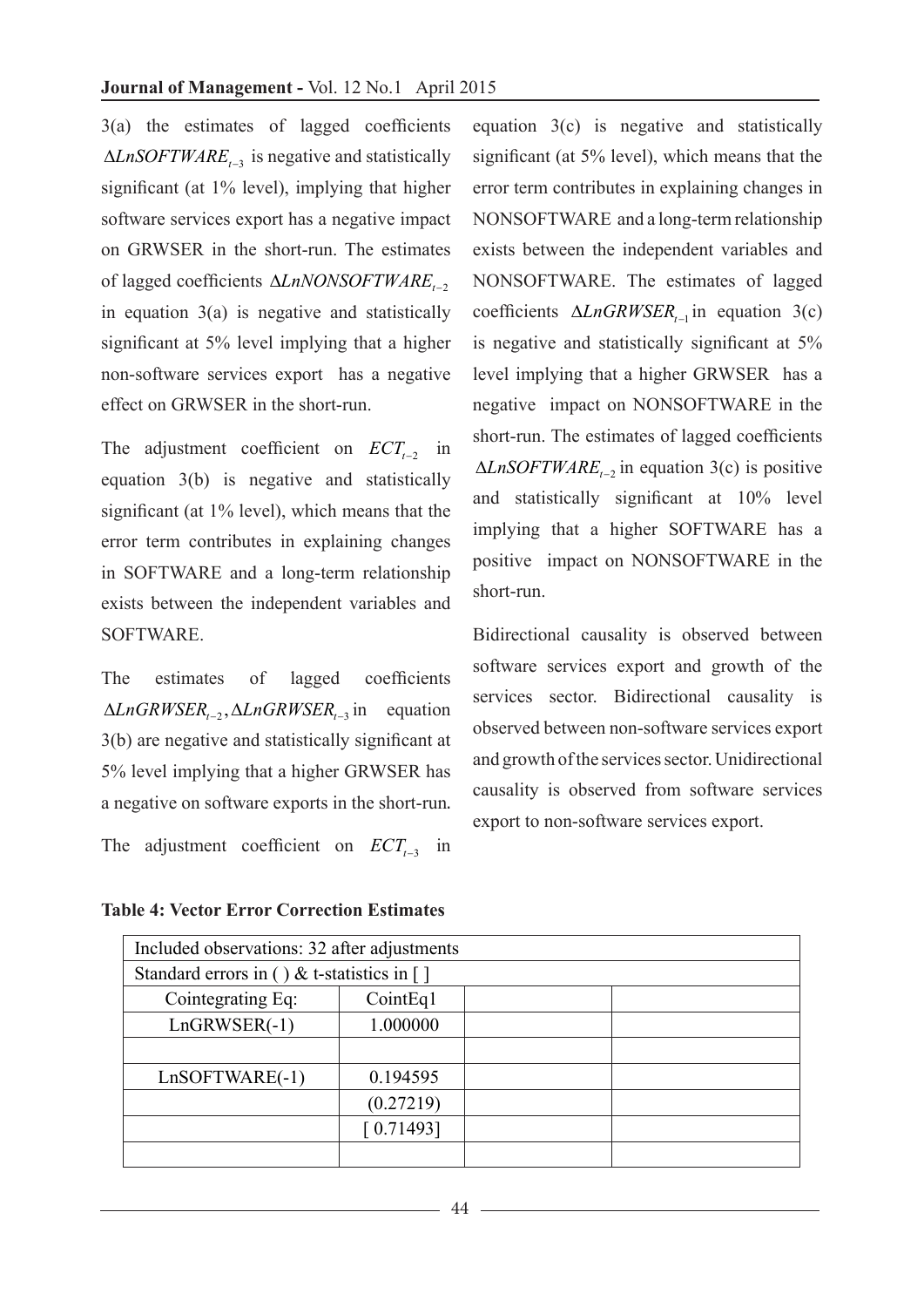| LnNONSOFTWARE(-1)   | $-0.030509$        |                    |                       |
|---------------------|--------------------|--------------------|-----------------------|
|                     | (0.24699)          |                    |                       |
|                     | $[-0.12352]$       |                    |                       |
|                     |                    |                    |                       |
| $\mathcal{C}$       | $-12.05835$        |                    |                       |
|                     | (0.63773)          |                    |                       |
|                     | $[-18.9084]$       |                    |                       |
| Error Correction:   | D(LnGRWS-<br>ER)   | D(LnSOFT-<br>WARE) | D(LnNONSOFT-<br>WARE) |
| CointEq1            | $-0.038998$        | $-0.067423$        | $-0.057300$           |
|                     | (0.00120)          | (0.01239)          | (0.02679)             |
|                     | $[-32.6205]$ ***   | $[-5.44342]$ ***   | $[-2.13881]$ **       |
|                     |                    |                    |                       |
| $D(LnGRWSER(-1))$   | $-0.990185$        | $-0.766095$        | $-2.735546$           |
|                     | (0.04919)          | (0.50963)          | (1.10230)             |
|                     | $[-20.1300]$       | $[-1.50323]$       | $[-2.48167]$ **       |
|                     |                    |                    |                       |
| $D(LnGRWSER(-2))$   | $-0.776081$        | $-1.342829$        | -1.833709             |
|                     | (0.05785)          | (0.59938)          | (1.29643)             |
|                     | $[-13.4148]$       | $[-2.24035]$ **    | $[-1.41443]$          |
|                     |                    |                    |                       |
| $D(LnGRWSER(-3))$   | $-0.785609$        | $-1.131697$        | 0.209605              |
|                     | (0.04928)          | (0.51056)          | (1.10431)             |
|                     | $[-15.9421]$       | $[-2.21659]$ **    | [0.18981]             |
|                     |                    |                    |                       |
| D(LnSOFTWARE(-1))   | 0.017358           | $-0.268675$        | $-0.029981$           |
|                     | (0.01987)          | (0.20584)          | (0.44521)             |
|                     | [0.87370]          | $[-1.30529]$       | $[-0.06734]$          |
|                     |                    |                    |                       |
| $D(LnSOFTWARE(-2))$ | $-0.030731$        | $-0.083573$        | 0.899627              |
|                     | (0.02058)          | (0.21322)          | (0.46118)             |
|                     | $[-1.49325]$       | $[-0.39196]$       | $[1.95072]*$          |
|                     |                    |                    |                       |
| $D(LnSOFTWARE(-3))$ | $-0.075521$        | $-0.317722$        | $-0.432213$           |
|                     | (0.02292)          | (0.23744)          | (0.51357)             |
|                     | $[-3.29530]^{***}$ | $[-1.33811]$       | $[-0.84158]$          |
|                     |                    |                    |                       |
| D(LnNONSOFT-        |                    |                    |                       |
| $WARE(-1)$          | 0.016514           | 0.064235           | 0.224494              |
|                     | (0.00914)          | (0.09473)          | (0.20489)             |
|                     | [1.80612]          | [0.67810]          | [1.09568]             |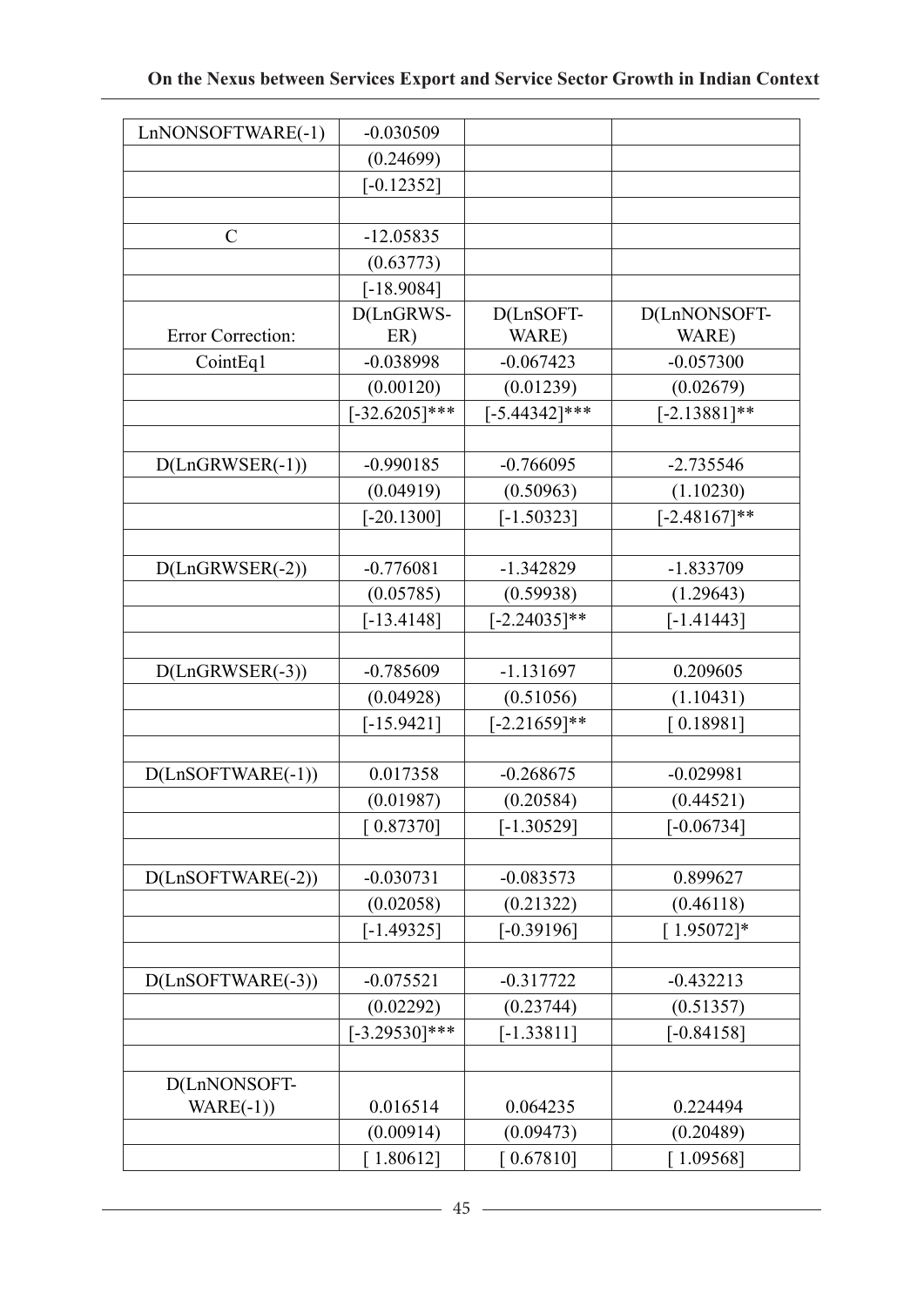| Journal of Management - Vol. 12 No.1 April 2015 |  |  |  |
|-------------------------------------------------|--|--|--|
|-------------------------------------------------|--|--|--|

| D(LnNONSOFT-   |                 |              |              |
|----------------|-----------------|--------------|--------------|
| $WARE(-2)$     | $-0.019741$     | $-0.089832$  | $-0.134978$  |
|                | (0.00806)       | (0.08351)    | (0.18063)    |
|                | $[-2.44909]$ ** | $[-1.07567]$ | $[-0.74725]$ |
|                |                 |              |              |
| D(LnNONSOFT-   |                 |              |              |
| $WARE(-3))$    | $-0.019565$     | 0.090075     | $-0.170325$  |
|                | (0.00785)       | (0.08135)    | (0.17595)    |
|                | $[-2.49178]$    | [1.10728]    | $[-0.96802]$ |
| R-squared      | 0.982148        | 0.516804     | 0.399927     |
| Adj. R-squared | 0.974844        | 0.319132     | 0.154443     |
| F-statistic    | 134.4816        | 2.614461     | 1.629135     |

**Impulse Response Analysis:** The shock to any one of the three variables considered in the study affects all other variables in the system. The shocks are orthogonalized by using the Choleski decomposition method.

IR function for the VAR system is calculated in the following order – DLnGRWSER, DLnSOFTWARE, DLnNONSOFTWARE. The VAR is estimated at the first difference of the variables and the optimal lag length is chosen to be 3.



The **Figure : Impulse Response Analysis**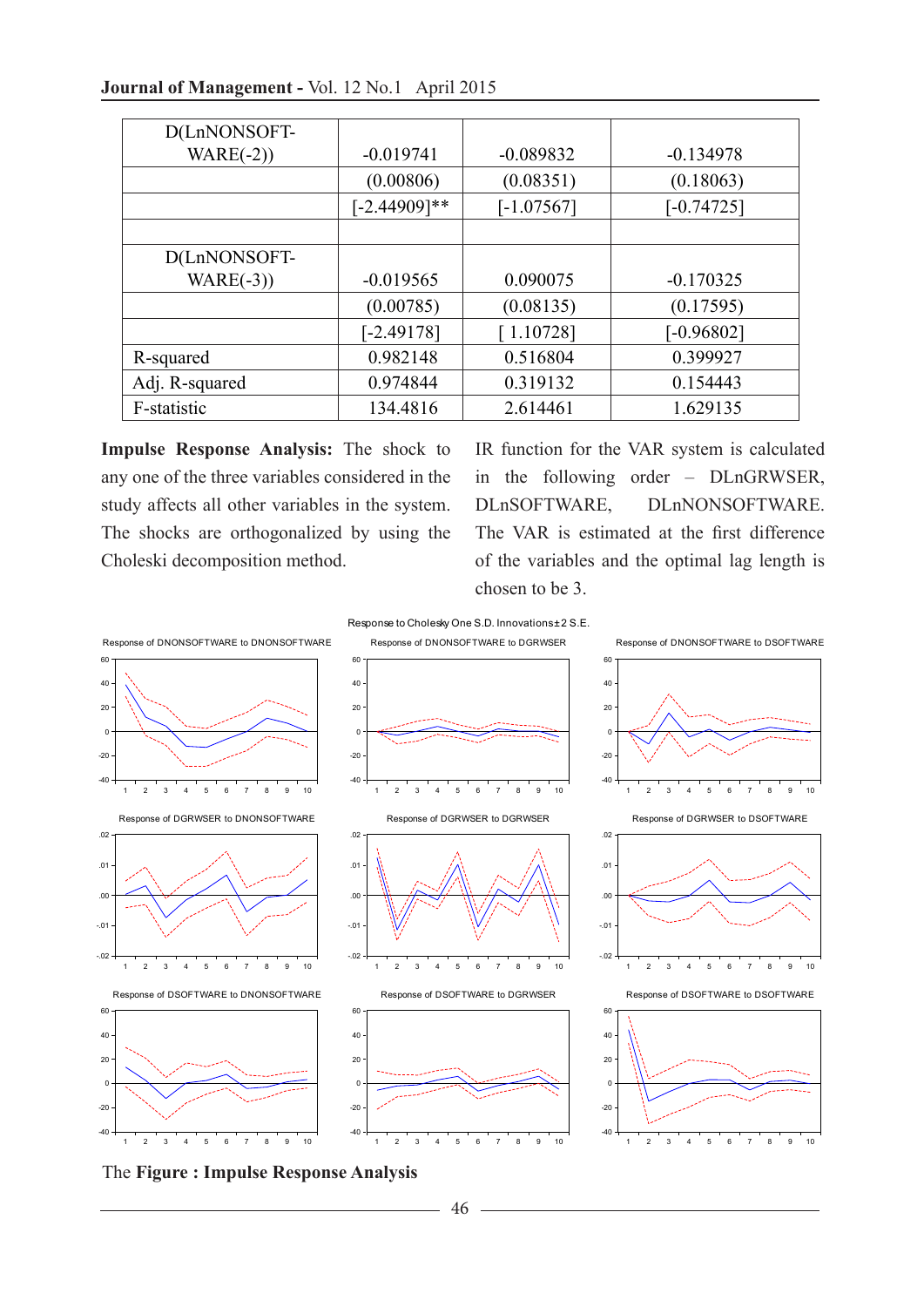The response of GRWSER to a unit shock in SOFTWARE is negative in the first three quarters. The response of GRWSER to a unit shock in NONSOFTWARE is positive in the first two quarters and starts falling in the third quarter. The response of SOFTWARE to unit shock in GRWSER is negative in the first three quarters. The response of NONSOFTWARE to a unit shock in GRESER is negative in the first three quarters.

## **Conclusion**

The study reveals that both software services export and nonsoftware miscellaneous services export (business, financial and communication services) contributed to the growth of the services sector during the period of the study.

India continues to maintain a leadership position in global outsourcing, accounting for above 55 percent of the global sourcing market (excluding engineering services and R&D) in 2013 compared to 52 percent in 2012. The ITbusiness process management (BPM) sector excluding hardware is estimated to have grown by 10.3 percent reaching US\$105 billion in 2013- 14.A gradual revival in consumer confidence leading to return of discretionary spending and increased demand from the US and Europe is helping drive exports. India continues to lead in cost competitiveness. Flat entry-level salaries, flattening employee pyramid, and fast career growth are helping India stay seven-eight times cheaper than source locations and the next nearest low-cost country. Keeping pace with the global export of financial services, the country's financial services registered a high growth of 34.4 percent in 2013-14. The major business services including computer related

services, research and development (R&D), accounting services, legal services and renting of machinery etc had a share of 5.6 percent in India's GDP, but it grew by 14.1 percent in 2012-13.

However, challenges around protectionism, increased competition, currency volatility, wage inflation, and inconsistent levels of customer confidence have to be addressed. Proper reforms along with speeding up of the policy decision making could lead to consistent services sector growth for India. The resilience of services growth witnessed even during and in the aftermath of the 2008 global recession has started waning, though services sector growth is still higher than that of other sectors. While the slowdown in the manufacturing and mining sectors directly affected some services like railways, shipping, ports, and other related services on account of the strong linkage effect, other services were affected by the income effect with slowdown in growth of both global and domestic incomes. Some quick reforms and removal of barriers and obsolete regulations could further help this revival. Software and telecom services help the country in giving a brand image. Export of services still remain constrained by domestic and external barriers (technical, standard financial and infrastructure) and regulatory aspects.

In case of India, certain services- financial and business including IT services, legal, engineering, communication services, domestic regulations of specific nature imposed by the US denies market access for these services. Europe and UK also deny market access via regulations (entertainment services, travel and tourism).